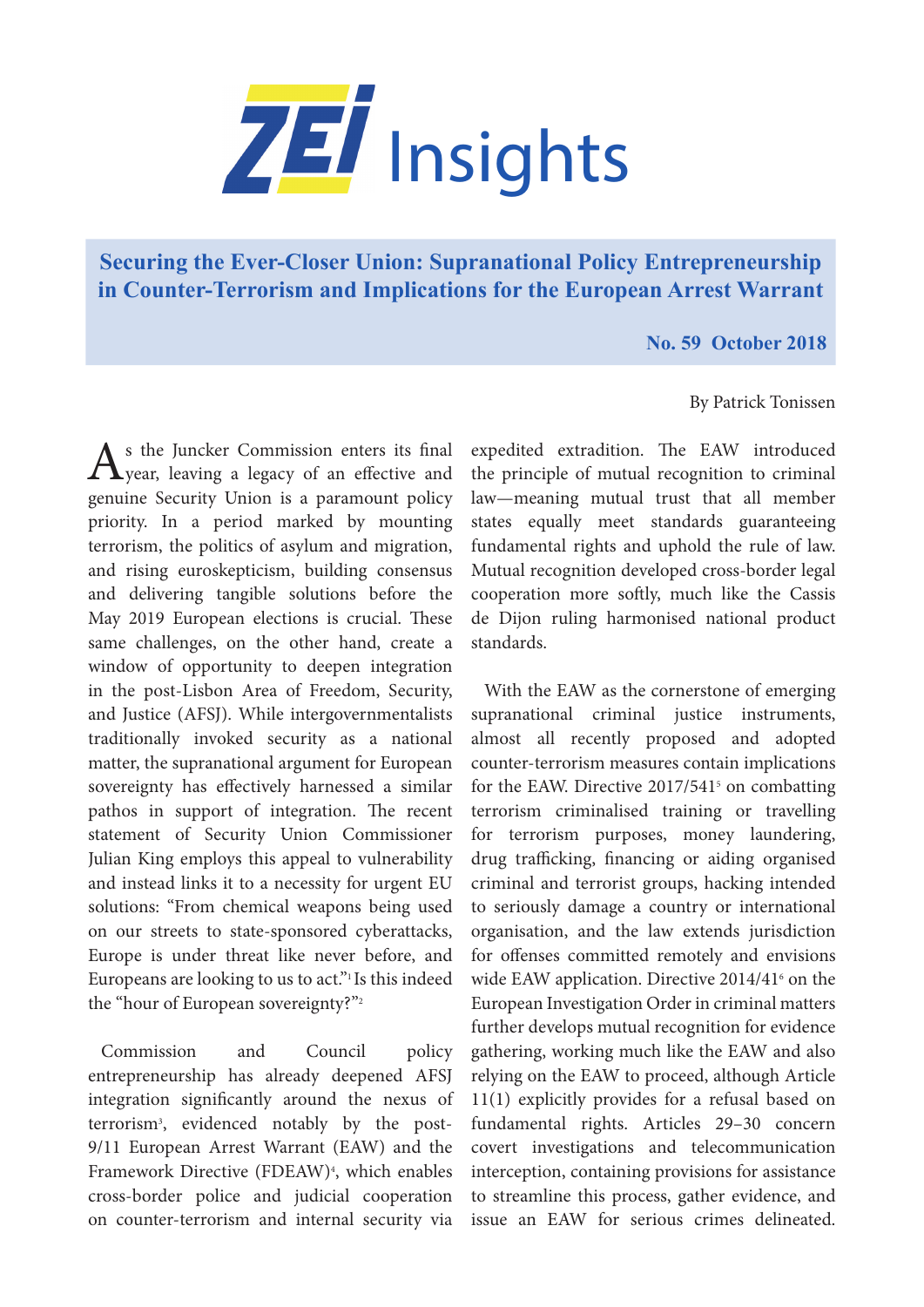Proposal 2016/0409<sup>7</sup> for a Regulation on using the Schengen Information System (SIS) in criminal matters, due for a first reading vote, addresses a key gap in information sharing by integrating the EAW system with the SIS database. Europol's current permission to access SIS for wanted persons expands to full access. Proposal 2018/01088 for a Regulation on European Production and Preservation Orders for electronic evidence would complement the cybercrime, hybrid threat, and online components of terrorist offenses, in particular by formalising a new legal instrument for evidence gathering which necessitates cooperation with third countries and corporations. For example, applications such as Telegram which provide open channels for propaganda as well as encrypted message history and secret chats, are used as a virtual space for terrorist organising. With the ability to prosecute terrorists based upon suspicious online activity and the spectrum of emerging investigatory tools, the EAW has a real risk for unintended consequences, particularly with the murky definitions of terrorism, risks to fundamental rights, and potential rule of law violations.

The Court of Justice of the European Union<br>
(CJEU) until recent years was unwilling to rule on EAW compatibility with fundamental rights and before November 2014 was unable to issue preliminary rulings without member state approval.<sup>9</sup> CJEU policy entrepreneurship is evident in the landmark Aranyosi and Căldăraru EAW ruling: mutual recognition is suspended if the executing judicial authority has "evidence of a real risk of inhuman or degrading treatment"<sup>10</sup> in the issuing member state. This July, the CJEU held that due to Polish rule of law concerns, Ireland was not required to extradite LM, a Polish national, who had three outstanding EAWs, for crimes including cross-border trafficking of 80

kg of amphetamine and 250,000 ecstasy pills and organised crime in Poznań and Warsaw, i.e. crimes now also punishable as terrorism-related.11 The Irish High Court held that LM's fundamental rights could not be guaranteed if extradited and sought preliminary ruling. The LM ruling is quite significant for supranational AFSJ policy since mutual recognition in EU-wide criminal matters is ironclad, barring "exceptional circumstances" where a "real risk" of breaching fundamental rights is demonstrated. LM established that executing judicial authorities must suspend the EAW "only if the European Council were to adopt a decision determining, as provided for in Article 7(2) TEU, that there is a serious and persistent breach in the issuing Member State of the principles set out in Article 2 TEU, such as those inherent in the rule of law, and the Council were then to suspend [FDEAW] in respect of that Member State."<sup>12</sup>

At face value, the LM ruling appears to better ensure fundamental rights. However, the narrow ruling, requiring a formal Council decision pursuant to Article 7(2) determining a "serious and persistent" breach, leaves uncertainty for future judicial challenges to fundamental rights. The first use of Article  $7(1)$  marks new territory for the EU. Since the process took over two years for the Commission's Reasoned Proposal<sup>13</sup> under 7(1), precedent shows that in the application of the EAW, the protection of fundamental rights is not guaranteed without prior application of 7(2) when an an issuing country is experiencing systemic deficiencies in the rule of law. In this scheme the protection of fundamental rights relies upon the executing authority performing extraordinary duties to gather evidence of a "real risk" in the issuing country specific to the individual, all the while remaining impartial to vectors of political influence from a member state which is experiencing deficiencies in rule of

ZEI Insights are part of the Research Project - Governance and Regulation in the EU: [The Future of Europe](https://www.zei.uni-bonn.de/research/governance-and-regulation?set_language=en)

ZEI Insights provide commentary and critical analysis on governance and regulation issues related to the future of the European Union. Authors are responsible for their own views.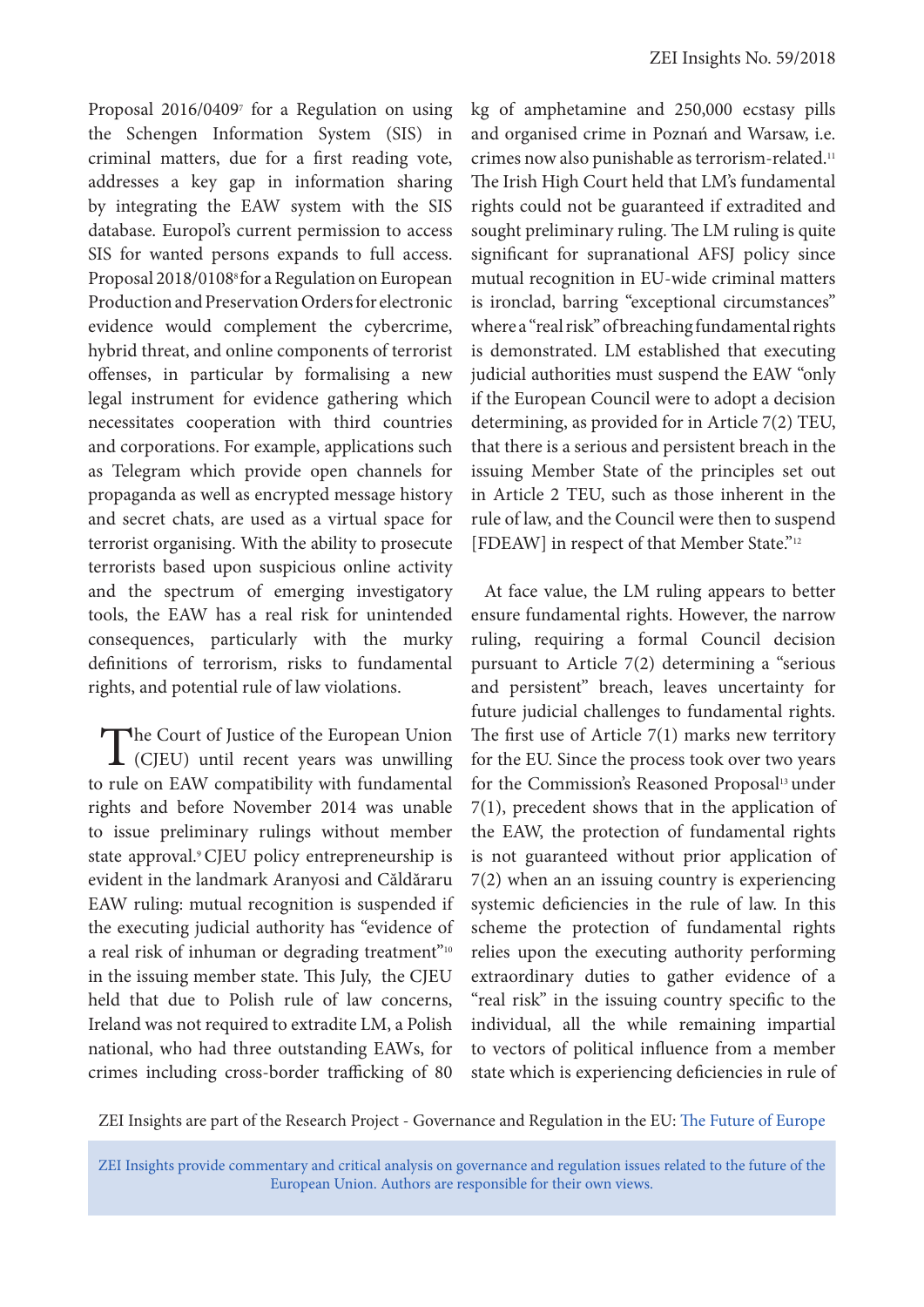law. While this may be a relatively small tradeoff for the Council's retention of a 7(2) monopoly, or a similar assessment of systemic deficiency, the interplay of the EAW and fundamental rights will persistently ebb and flow with a more robust Security Union. The EAW highlights that legislation cannot be designed only for fair weather, particularly as new supranational policies manage the impossible balance of liberty and security in the realm of counter-terrorism.

Europe has a misperception with regard to<br>
security concerns. While non-EU migrants total 7.2 per cent of residents, EU citizens as a whole believe that 16.7 per cent of Europe is occupied by non-EU migrants. In Poland, Hungary, Romania, and Bulgaria, citizens believe there are more than 500 per cent more non-EU migrants than in reality.14 Governance must contend with politics based in fear rather than fact. According to 2017 Europol terrorism statistics, 'jihadist' attacks comprise 16 per cent of terror attacks in Europe, whereas separatist and ethno-nationalist attacks total 67 per cent. To be sure, 'jihadist' incidents do cause the majority of bodily harm. However, arrest statistics for 'jihadist' offenses total nearly 90 per cent of all terrorism arrests and 50 per cent of those arrested are European citizens.15 Are fundamental rights ensured?

In the wake of the 2015 Paris attacks, the French government assumed emergency executive powers, extended the state of emergency six times, and President Macron subsequently signed much of this into national law. Hundreds of French citizens, mostly Muslims, have been erroneously placed under house arrest for suspicion of terrorist activity due to these emergency laws.16 In Juncker's final State of the Union address he invoked "the kind of patriotism that is used for good," toward deepened integration, European sovereignty, and

being strong and united against threats internal and external. As Europe capitalises on counterterrorism as an engine for integration, the post-9/11 USA PATRIOT Act should serve as the perennial cautionary tale for the Security Union. The future of Europe, as a bastion of the rulesbased global order, cannot sacrifice liberty on the altar of security.

**Patrick Tonissen,** *ZEI Master Alumnus 2018, is currently a Public Information Intern with the Intergovernmental Platform on Biodiversity and Ecosystem Services (IPBES), under the auspices of UN Environment in Bonn.* 

## *Endnotes:*

*1. European Commission Press Release, "A Europe that Protects: Commission calls for decisive acton on security priorities," Brussels 10 October 2018. Accessed 24 October 2018: http://europa.eu/ rapid/press-release\_IP-18-6064\_en.htm*

*3. Christian Kaunert, ""Without the Power of Purse or Sword": The European Arrest Warrant and the Role of the Commission," Journal of European Integration, Vol. 29, No.4 (2007): 387–404, DOI: 10.1080/07036330701502415*

*4. 2002/584/JHA: Council Framework Decision of 13 June 2002 on the European arrest warrant and the surrender procedures between Member States. Accessed 24 October 2018: https://eur-lex.europa. eu/legal-content/en/ALL/?uri=CELEX:32002F0584 5. Directive (EU) 2017/541 of the European Parliament and of the Council of 15 March 2017 on combating terrorism and replacing Council Framework Decision 2002/475/JHA and amending Council Decision 2005/671/JHA. Accessed 24* 

*October 2018: https://eur-lex.europa.eu/legal-content/EN/ TXT/?uri=celex:32017L0541*

*6. Directive 2014/41/EU of the European Parliament and of the Council of 3 April 2014 regarding the European Investigation Order in criminal matters. Accessed 24 October 2018: https://eurlex.europa.eu/legal-content/en/TXT/?uri=CELEX:32014L0041 7. COM (2016) 883: Proposal for a Regulation of the European Parliament and of the Council on the establishment, operation and use of the Schengen Information System (SIS) in the field of police cooperation and judicial cooperation in criminal matters, amending Regulation (EU) No 515/2014 and repealing Regulation (EC) No 1986/2006, Council Decision 2007/533/JHA and Commission Decision 2010/261/EU. Accessed 24 October 2018: https://eur-lex.europa.eu/procedure/EN/2016\_409 8. COM (2018) 225: Proposal for a Regulation of the European Parliament and of the Council on European Production and* 

ZEI Insights are part of the Research Project - Governance and Regulation in the EU: [The Future of Europe](https://www.zei.uni-bonn.de/research/governance-and-regulation?set_language=en)

ZEI Insights provide commentary and critical analysis on governance and regulation issues related to the future of the European Union. Authors are responsible for their own views.

*<sup>2.</sup> Jean-Claude Juncker, "State of the Union 2018: The Hour of European Sovereignty," Brussels, 12 September 2018. Accessed 24 October 2018: https://ec.europa.eu/commission/priorities/stateunion-speeches/state-union-2018\_en*